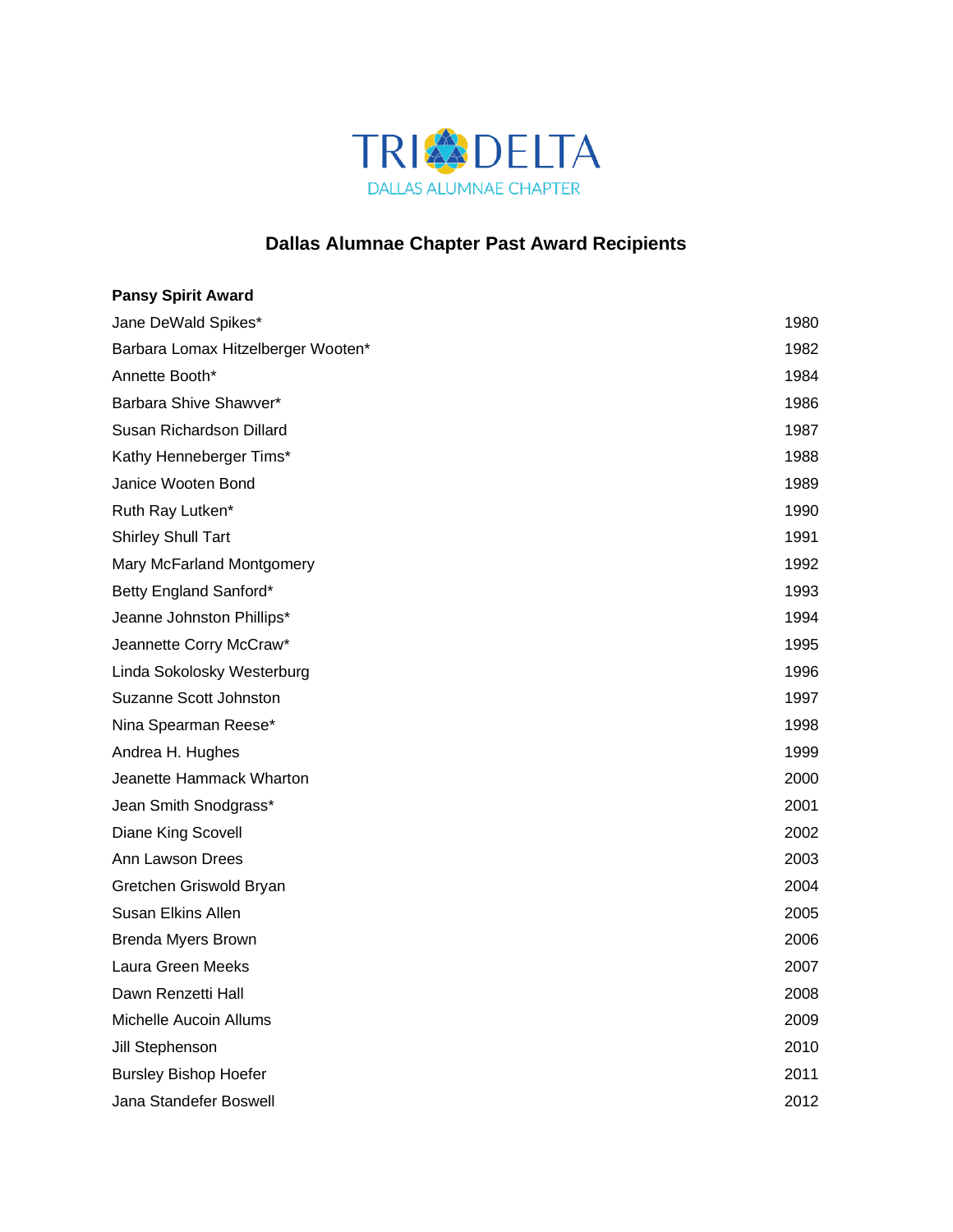| Janice Smith Barger             | 2013 |
|---------------------------------|------|
| <b>Annell Haughton Williams</b> | 2014 |
| Mary Martha Stinnett            | 2015 |
| Sandra K. Standefer             | 2016 |
| Terri Nieman Kennedy            | 2017 |
| Pam Guffey Balser               | 2018 |
| Nancy Seay Anderson             | 2019 |
| No Award Presented              | 2020 |
| Melissa Webster McMillian       | 2021 |
|                                 |      |

## **Pearl Spirit Award**

| <b>Shelley Rather Tims</b>       | 2004 |
|----------------------------------|------|
| Nancy Seay Anderson              | 2005 |
| Julie Kay Maguire                | 2006 |
| Mandy Potts Heilers*             | 2007 |
| Ashley Rose Wilson McClellan     | 2008 |
| Melissa Webster McMillian        | 2009 |
| Jackie Galli Converse            | 2010 |
| <b>Kelly Barnett Talbott</b>     | 2011 |
| <b>Christen Levering Redlich</b> | 2012 |
| Lisa Ferdinand Meagher           | 2013 |
| Sarah Stutts Weatherford         | 2014 |
| Laura Ann Elpers Pierce          | 2015 |
| Ashley London Smith              | 2016 |
| Elizabeth Ivy Hudson             | 2017 |
| Casey Wetz Thompson              | 2018 |
| Lexi Sereni Leonie               | 2019 |
| No Award Presented               | 2020 |
| Kate Elpers Iwanski              | 2021 |

## **Pine Tree Community Spirit Award**

| Linda Pitts Custard           | 2004 |
|-------------------------------|------|
| Mary Anne Sammons Cree*       | 2005 |
| Diane King Scovell            | 2006 |
| <b>Elaine Bradley Agather</b> | 2007 |
| Allie Beth Allman             | 2008 |
| Alicia Wiggs Landry*          | 2009 |
| Dian Blalack Moore            | 2010 |
| Ellen Shields McStay          | 2011 |
| Carole Sexton Young           | 2012 |
| Kathryn Kimbrough Waldrep     | 2013 |
| Mary McFarland Montgomery     | 2014 |